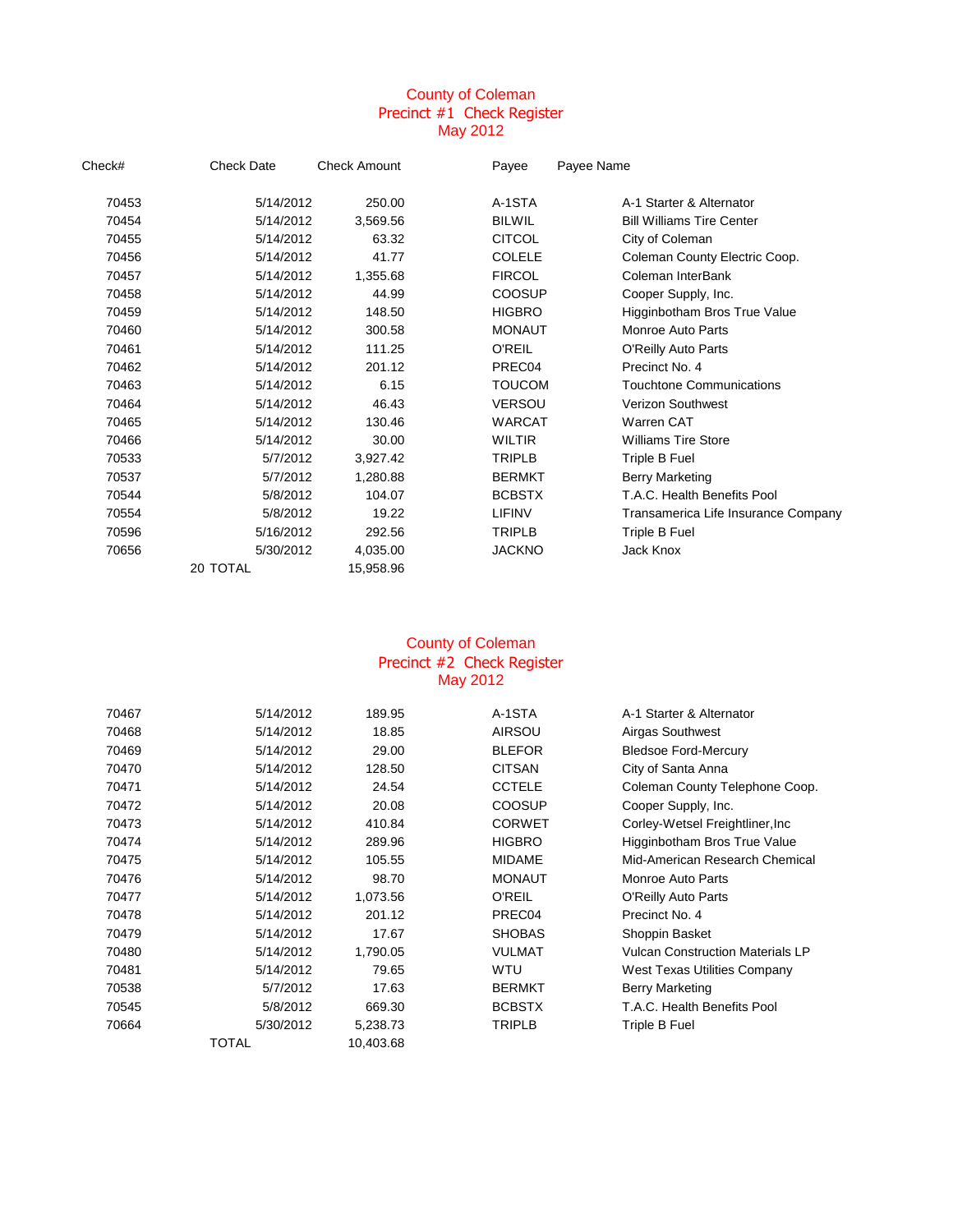#### County of Coleman Precinct #3 Check Register May 2012

|       |                      |          | $\cdots$      |                                                |
|-------|----------------------|----------|---------------|------------------------------------------------|
| 69285 | 5/23/2012 2,818.25 V |          | <b>BERMKT</b> | Berry Marketing                                |
| 70482 | 5/14/2012            | 14.50    | <b>BLEFOR</b> | <b>Bledsoe Ford-Mercury</b>                    |
| 70483 | 5/14/2012            | 27.60    | <b>COLELE</b> | Coleman County Electric Coop.                  |
| 70484 | 5/14/2012            | 22.21    | <b>COLWAT</b> | <b>Coleman County Special Utility District</b> |
| 70485 | 5/14/2012            | 23.19    | <b>CCTELE</b> | Coleman County Telephone Coop.                 |
| 70486 | 5/14/2012            | 1,936.68 | <b>FIRCOL</b> | Coleman InterBank                              |
| 70487 | 5/14/2012            | 291.58   | <b>COOSUP</b> | Cooper Supply, Inc.                            |
| 70488 | 5/14/2012            | 223.99   | <b>HIGBRO</b> | Higginbotham Bros True Value                   |
| 70489 | 5/14/2012            | 450.00   | <b>JERALL</b> | Jerry Allen                                    |
| 70490 | 5/14/2012            | 577.13   | <b>MONAUT</b> | <b>Monroe Auto Parts</b>                       |
| 70491 | 5/14/2012            | 46.30    | <b>O'REIL</b> | <b>O'Reilly Auto Parts</b>                     |
| 70492 | 5/14/2012            | 52.14    | <b>DUNDIS</b> | Trashaway/Duncan #691                          |
| 70493 | 5/14/2012            | 1,091.03 | <b>WARCAT</b> | Warren CAT                                     |
| 70494 | 5/14/2012            | 304.95   | <b>WILTIR</b> | <b>Williams Tire Store</b>                     |
| 70539 | 5/7/2012             | 54.59    | <b>BERMKT</b> | <b>Berry Marketing</b>                         |
| 70546 | 5/8/2012             | 201.32   | <b>BCBSTX</b> | T.A.C. Health Benefits Pool                    |
| 70551 | 5/8/2012             | 38.46    | <b>GUARDI</b> | Guardian - Appleton                            |
| 70597 | 5/16/2012            | 129.19   | <b>TRIPLB</b> | Triple B Fuel                                  |
| 70615 | 5/23/2012            | 3,115.88 | <b>TRIPLB</b> | Triple B Fuel                                  |
| 70657 | 5/30/2012            | 300.00   | <b>GSTRUC</b> | G's Truck Shop                                 |
| 70658 | 5/30/2012            | 84.00    | <b>MORAUT</b> | Roger Morris                                   |
|       | <b>TOTAL</b>         | 8,984.74 |               | 1 Voided Check(s) Total: 2,818.25              |

# Precinct #4 Check Register County of Coleman

|       |                      |          | May 2012      |                                                |
|-------|----------------------|----------|---------------|------------------------------------------------|
| 12346 | 5/24/2012 1,713.89 V |          | <b>BERMKT</b> | <b>Berry Marketing</b>                         |
| 69286 | 5/23/2012 1,713.89 V |          | <b>BERMKT</b> | <b>Berry Marketing</b>                         |
| 70495 | 5/14/2012            | 37.20    | <b>ABISAL</b> | Abilene Sales Inc.                             |
| 70497 | 5/14/2012            | 88.16    | <b>ALLWAS</b> | <b>Allied Waste Services</b>                   |
| 70498 | 5/14/2012            | 56.40    | <b>BERMAR</b> | Berry Marketing Inc.                           |
| 70499 | 5/14/2012            | 43.50    | <b>BLEFOR</b> | <b>Bledsoe Ford-Mercury</b>                    |
| 70500 | 5/14/2012            | 160.00   | CSTTRU        | <b>CST Trucks</b>                              |
| 70501 | 5/14/2012            | 41.51    | <b>COLELE</b> | Coleman County Electric Coop.                  |
| 70502 | 5/14/2012            | 24.02    | <b>COLWAT</b> | <b>Coleman County Special Utility District</b> |
| 70503 | 5/14/2012            | 6.90     | <b>COOSUP</b> | Cooper Supply, Inc.                            |
| 70504 | 5/14/2012            | 16.28    | <b>HIGBRO</b> | Higginbotham Bros True Value                   |
| 70505 | 5/14/2012            | 588.80   | <b>JOHIMP</b> | Johnson Implement Company                      |
| 70506 | 5/14/2012            | 1,564.85 | <b>MILDIR</b> | Miller Dirt Work                               |
| 70507 | 5/14/2012            | 124.02   | <b>MONAUT</b> | Monroe Auto Parts                              |
| 70508 | 5/14/2012            | 6.41     | <b>TOUCOM</b> | <b>Touchtone Communications</b>                |
| 70509 | 5/14/2012            | 84.19    | <b>VERSOU</b> | <b>Verizon Southwest</b>                       |
| 70510 | 5/14/2012            | 102.31   | <b>WARCAT</b> | Warren CAT                                     |
| 70511 | 5/14/2012            | 3.00     | <b>WILTIR</b> | <b>Williams Tire Store</b>                     |
| 70535 | 5/7/2012             | 2,619.60 | <b>BERMKT</b> | <b>Berry Marketing</b>                         |
| 70536 | 5/7/2012             | 551.49   | <b>TRIPLB</b> | Triple B Fuel                                  |
| 70547 | 5/15/2012            | 6.54     | <b>BCBSTX</b> | T.A.C. Health Benefits Pool                    |
| 70552 | 5/8/2012             | 76.49    | <b>GUARDI</b> | Guardian - Appleton                            |
| 70598 | 5/16/2012            | 638.64   | <b>TRIPLB</b> | Triple B Fuel                                  |
| 70616 | 5/23/2012            | 588.69   | <b>TRIPLB</b> | Triple B Fuel                                  |
| 70659 | 5/30/2012            | 139.80   | <b>BIGSTA</b> | <b>Big State Industrial Supply</b>             |
| 70660 | 5/30/2012            | 590.80   | <b>MILDIR</b> | Miller Dirt Work                               |
| 70661 | 5/30/2012            | 42.10    | <b>VERSOU</b> | <b>Verizon Southwest</b>                       |
| 70665 | 5/30/2012            | 677.93   | <b>TRIPLB</b> | Triple B Fuel                                  |
|       | <b>TOTAL</b>         | 9,482.99 |               | 2 Voided Check(s) Total: 3,427.78              |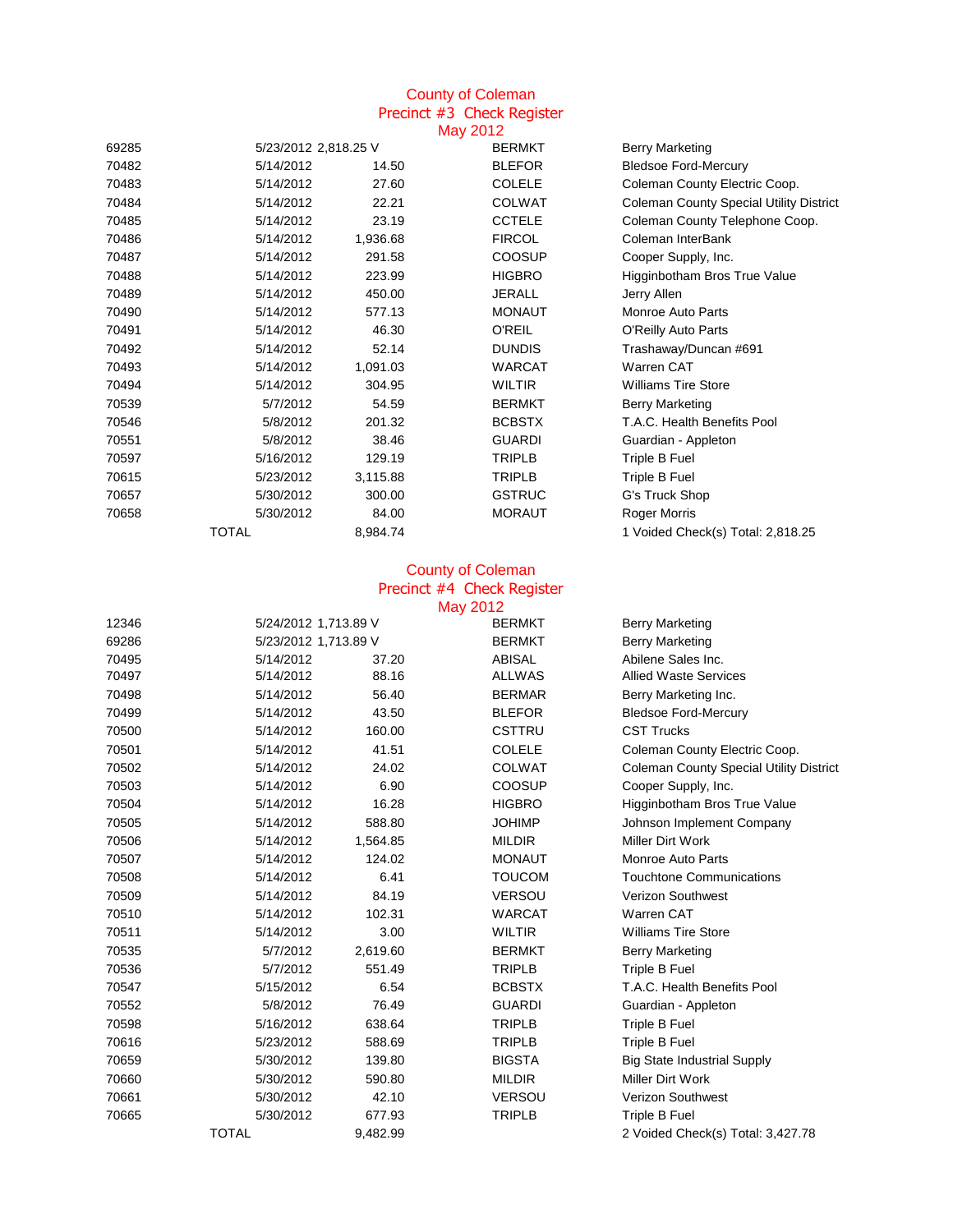## General Road & Bridge Fund Check Register

|       |           |          | <b>May 2012</b>                    |                                    |
|-------|-----------|----------|------------------------------------|------------------------------------|
| 70448 | 5/14/2012 | 893.49   | <b>JOHIMP</b>                      | Johnson Implement Company          |
| 70449 | 5/14/2012 | 247.34   | <b>MCCEQU</b>                      | McCarty Equipment Co., Inc.        |
| 70450 | 5/14/2012 | 53.38    | MONAUT                             | <b>Monroe Auto Parts</b>           |
| 70451 | 5/14/2012 | 365.34   | <b>PATPUM</b>                      | Patriot Pump and Supply Company    |
| 70548 | 5/8/2012  | 31.90    | <b>TRALIF</b>                      | Conseco Life Insurance Co.         |
| 70550 | 5/8/2012  | 115.95   | <b>GUARDI</b>                      | Guardian - Appleton                |
| 70557 | 5/8/2012  | 28.90    | <b>CONSEC</b>                      | Washington National Insurance Co.  |
| 70595 | 5/16/2012 | 377.38   | <b>TRIPLB</b>                      | Triple B Fuel                      |
|       |           | 2877.05  |                                    | Payroll Taxes                      |
|       |           | 5309.08  |                                    | <b>Retirement Contributions</b>    |
|       |           | 0.00     |                                    | Transfers to precincts             |
|       |           | 30749.02 |                                    | Payroll                            |
|       |           |          | <b>General Fund Check Register</b> |                                    |
|       |           |          | <b>May 2012</b>                    |                                    |
| 70352 | 5/15/2012 | 150.00   | <b>BURFIR</b>                      | Burkett Fire Dept.                 |
| 70353 | 5/15/2012 | 50.00    | <b>COLFOO</b>                      | <b>Christian Family Ministries</b> |
| 70354 | 5/15/2012 | 5,300.00 | <b>CITCOL</b>                      | City of Coleman                    |
| 70355 | 5/15/2012 | 75.00    | <b>COMSHO</b>                      | Comanche Shores Fire Dept.         |
| 70356 | 5/15/2012 | 150.00   | <b>CONVAL</b>                      | Concho Valley Regional Food        |
| 70357 | 5/15/2012 | 75.00    | <b>GLCOVE</b>                      | Glen Cove Volunteer Fire Dept.     |
| 70358 | 5/15/2012 | 500.00   | <b>JOHPEA</b>                      | John Pearce                        |
| 70359 | 5/15/2012 | 400.00   | <b>JOHWEE</b>                      | John Weeks                         |
| 70360 | 5/15/2012 | 75.00    | <b>LAKCOL</b>                      | Lake Coleman VFD                   |
| 70361 | 5/15/2012 | 500.00   | <b>HEAHEM</b>                      |                                    |
|       |           |          |                                    | Law Office of Heath Hemphill PC    |
| 70362 | 5/15/2012 | 300.00   | MENHEA                             | Mental Health and Retardation      |
| 70363 | 5/15/2012 | 75.00    | <b>NOVFIR</b>                      | Rough creek Fire Department        |
| 70364 | 5/15/2012 | 200.00   | SANVOL                             | Santa Anna Volunteer Fire          |
| 70365 | 5/15/2012 | 75.00    | SOUCOL                             | South Coleman County Fire Dept     |
| 70366 | 5/15/2012 | 75.00    | <b>TALFIR</b>                      | <b>Talpa Fire Department</b>       |
| 70367 | 5/15/2012 | 500.00   | <b>TAYCOU</b>                      | Taylor County Juvenile Probation   |
| 70368 | 5/15/2012 | 75.00    | <b>VALFIR</b>                      | Valera Fire Department             |
| 70369 | 5/4/2012  |          |                                    | Nancy G Baker                      |
| 70370 | 5/4/2012  |          |                                    | Carla J Berry                      |
| 70371 | 5/4/2012  |          |                                    | Christin D Burris                  |
| 70372 | 5/4/2012  |          |                                    | Willaim N Campbell                 |
| 70373 | 5/4/2012  |          |                                    | <b>Christine D Connelly</b>        |
| 70374 | 5/4/2012  |          |                                    | David L Dunlap                     |
| 70375 | 5/4/2012  |          |                                    | Jarvis M George                    |
| 70376 | 5/4/2012  |          |                                    | <b>Beverly K Harris</b>            |
| 70377 | 5/4/2012  |          |                                    | Darlene A Huddle                   |
| 70378 | 5/4/2012  |          |                                    | Cathryn R LeMay                    |
| 70379 | 5/4/2012  |          |                                    | Margie K Mayo                      |
| 70380 | 5/4/2012  |          |                                    | Patricia S McMillan                |
| 70381 | 5/4/2012  |          |                                    | Stacey D Mendoza                   |
| 70382 | 5/4/2012  |          |                                    | Joe L Rose                         |
| 70383 | 5/4/2012  |          |                                    | Jamie L Trammell                   |
| 70384 | 5/4/2012  |          |                                    | Joe D Watson                       |
| 70385 | 5/4/2012  |          |                                    | <b>Tiffany D Zirkle</b>            |
| 70386 | 5/4/2012  |          |                                    | Richard L Beal                     |
| 70387 | 5/4/2012  |          |                                    | Bobby A Davis                      |
| 70388 | 5/4/2012  |          |                                    | Johnny M Stephenson                |
| 70389 | 5/4/2012  |          |                                    | Darrell L Walker                   |
| 70390 | 5/4/2012  |          |                                    | Mark L Williams                    |
| 70391 | 5/4/2012  |          |                                    | Bobby J Croft                      |
| 70392 | 5/4/2012  |          |                                    | <b>Terry G Fortune</b>             |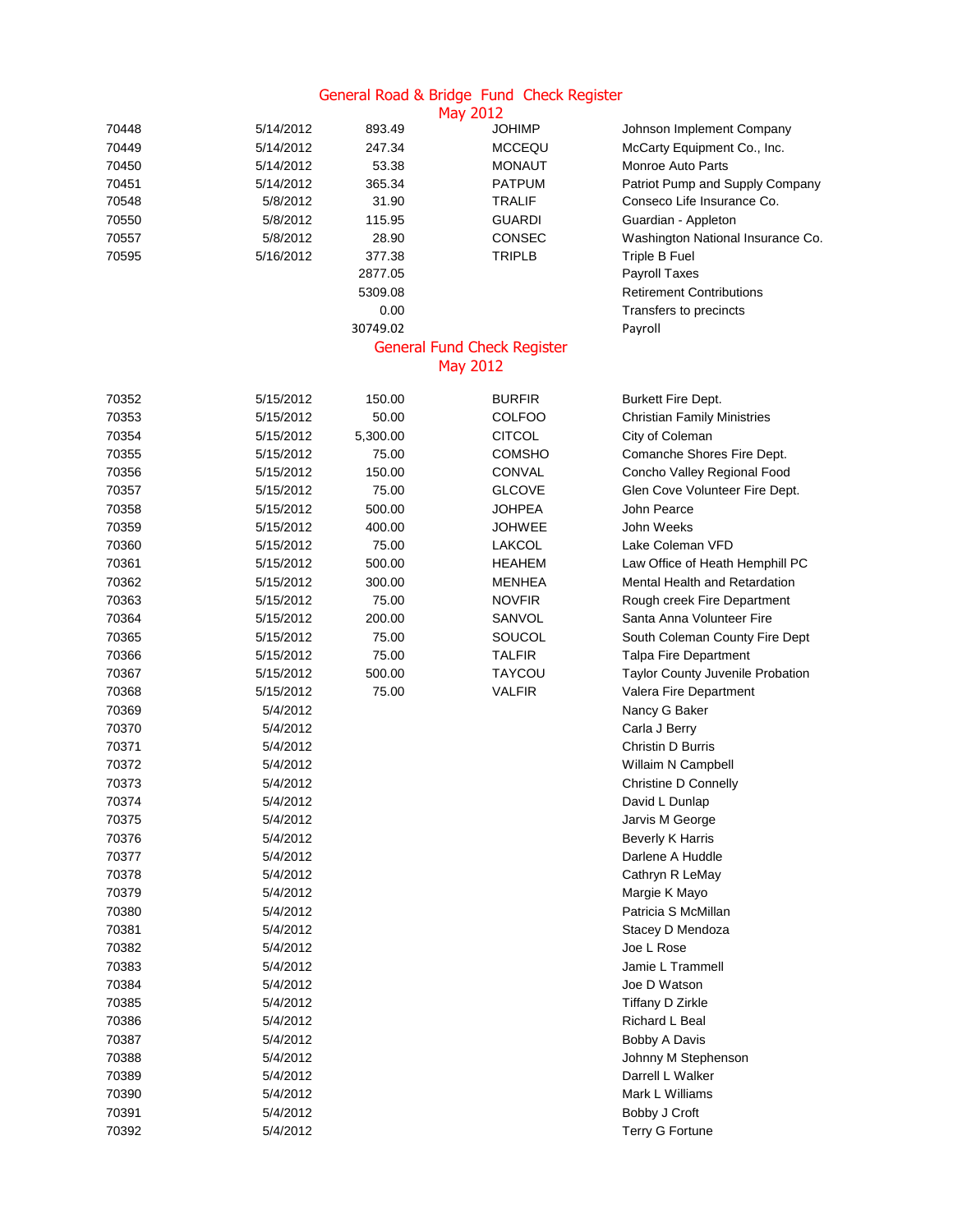| 70393 | 5/4/2012  |          |               | Ollie W Roberson, Jr.                      |
|-------|-----------|----------|---------------|--------------------------------------------|
| 70394 | 5/4/2012  |          |               | Eddie W Dillard                            |
| 70395 | 5/4/2012  |          |               | William J Morris                           |
| 70396 | 5/4/2012  |          |               | David P Peeples, III                       |
| 70397 | 5/4/2012  |          |               | Scotty W Lawrence                          |
| 70398 | 5/4/2012  |          |               | Alejandro T Romero                         |
| 70399 | 5/4/2012  |          |               | Mark R Smith                               |
| 70400 | 5/4/2012  |          |               | Robert L Bowen                             |
| 70401 | 5/4/2012  |          |               | Mackie J Walters                           |
| 70402 | 5/14/2012 | 389.92   | <b>ABICOU</b> | Abilene Court Reporters                    |
| 70403 | 5/14/2012 | 133.47   | <b>ADVOFF</b> | Advantage Office Products LLC              |
| 70404 | 5/14/2012 | 257.99   | AFTHOU        | AfterHours I.T.                            |
| 70405 | 5/14/2012 | 50.00    | <b>ATMENE</b> | Atmos Energy                               |
| 70406 | 5/14/2012 | 499.61   | <b>BENKEI</b> | Ben E. Keith Company                       |
| 70407 | 5/14/2012 | 2,327.15 | <b>BERMAR</b> | Berry Marketing Inc.                       |
| 70408 | 5/14/2012 | 833.50   | <b>BLAHIL</b> | <b>Black Hills Ammunition</b>              |
| 70409 | 5/14/2012 | 1,300.00 | <b>CMCDON</b> | <b>Charles McDonald</b>                    |
| 70410 | 5/14/2012 | 2,271.72 | <b>CITCOL</b> | City of Coleman                            |
| 70411 | 5/14/2012 | 59.00    | COTECO        | Coleman Co. Telecommunications             |
| 70412 | 5/14/2012 | 40.00    | <b>COLMED</b> | <b>Coleman Medical Associates</b>          |
| 70413 | 5/14/2012 | 2,250.00 | <b>COLPUB</b> | Coleman Public Library                     |
| 70414 | 5/14/2012 | 416.66   | <b>COMCOR</b> | <b>District Adult Probation Department</b> |
| 70415 | 5/14/2012 | 25.93    | <b>ALCDIS</b> | Duckwall-Alco Stores Inc.                  |
| 70416 | 5/14/2012 | 133.58   | <b>ELESYS</b> | Election Systems & Software                |
| 70417 | 5/14/2012 | 210.95   | <b>GALLS</b>  | Galls, LLC                                 |
| 70418 | 5/14/2012 | 1,057.90 | <b>HIGBRO</b> | Higginbotham Bros True Value               |
| 70419 | 5/14/2012 | 163.42   | <b>JOHPEA</b> | John Pearce                                |
| 70420 | 5/14/2012 | 20.00    | <b>JOHFEE</b> | Johnson Feed Barn                          |
| 70421 | 5/14/2012 | 147.08   | KAYLEM        | Kay LeMay                                  |
| 70422 | 5/14/2012 | 118.81   | <b>KIROFF</b> | Kirbo's Office Systems                     |
| 70423 | 5/14/2012 | 42.60    | <b>MAYDIS</b> | Margie Mayo District clerk                 |
| 70424 | 5/14/2012 | 3.15     | <b>NANBAK</b> | Nancy Baker                                |
| 70425 | 5/14/2012 | 79.99    | OFFDEP        | Office Depot                               |
| 70426 | 5/14/2012 | 62.88    | <b>ORKPES</b> | <b>Orkin Pest Control</b>                  |
| 70427 | 5/14/2012 | 658.00   | <b>PAUJEN</b> | Paul Jensen                                |
| 70428 | 5/14/2012 | 90.00    | <b>PMASTE</b> | Postmaster                                 |
| 70429 | 5/14/2012 | 183.52   | QUICOR        | <b>Quill Corporation</b>                   |
| 70430 | 5/14/2012 | 700.00   | <b>RCOSHE</b> | <b>Runnels County Treasurer</b>            |
| 70431 | 5/14/2012 | 478.23   | <b>SPRINT</b> | <b>SPRINT</b>                              |
| 70432 | 5/14/2012 | 1,000.00 | <b>SAMMEH</b> | Samuel Mehaffey                            |
| 70433 | 5/14/2012 | 1,523.25 | <b>SHOBAS</b> | Shoppin Basket                             |
| 70434 | 5/14/2012 | 200.49   | <b>STAMEN</b> | Stacey Mendoza                             |
| 70435 | 5/14/2012 | 275.00   | <b>TXCOAT</b> | Texas District & County Atty.Assn.         |
| 70436 | 5/14/2012 | 2,400.00 | <b>TEXWIL</b> | Texas Wildlife Damage Mgnt Fd.             |
| 70437 | 5/14/2012 | 150.00   | <b>SECSTA</b> | The Secretary of State                     |
| 70438 | 5/14/2012 | 750.00   | <b>WALFUN</b> | Tom G. Walker Funeral Home Inc             |
| 70439 | 5/14/2012 | 172.70   | <b>TOSFIN</b> | <b>Toshiba Financial Services</b>          |
| 70440 | 5/14/2012 | 112.06   | <b>TOUCOM</b> | <b>Touchtone Communications</b>            |
| 70441 | 5/14/2012 | 48.87    | <b>TYSPHA</b> | <b>Tyson Pharmacy</b>                      |
| 70442 | 5/14/2012 | 413.48   | <b>VERSOU</b> | Verizon Southwest                          |
| 70443 | 5/14/2012 | 46.00    | WADTUR        | <b>Wade Turner</b>                         |
| 70444 | 5/14/2012 | 177.60   | WELFAR        | Wells Fargo Financial Leasing              |
| 70445 | 5/14/2012 | 353.63   | WESTEX        | West Texas Fire Extinguisher, Inc.         |
| 70446 | 5/14/2012 | 1,333.91 | <b>WILTIR</b> | <b>Williams Tire Store</b>                 |
|       | 5/14/2012 | 312.48   | <b>XERCOR</b> | Xerox Corporation                          |
| 70515 | 5/14/2012 |          |               | Tammy R McMillan                           |
| 70516 | 5/14/2012 |          |               | Shirley C Sansing                          |
| 70517 | 5/4/2012  |          |               | Connie Y Beloat                            |
|       |           |          |               |                                            |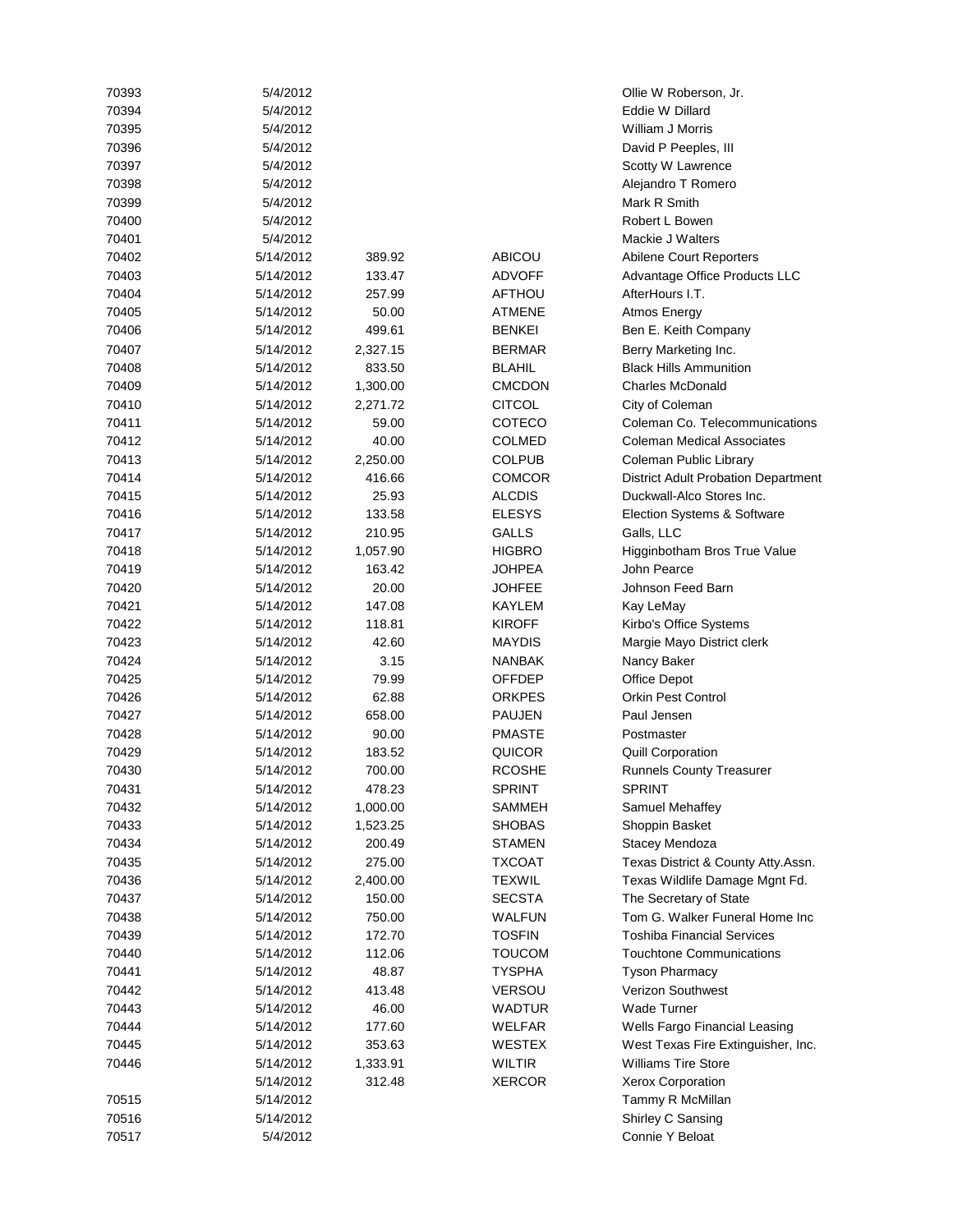| 70518 | 5/4/2012             |           |               | Jessie W Laws                          |
|-------|----------------------|-----------|---------------|----------------------------------------|
| 70519 | 5/4/2012             |           |               | Natasha G Moody                        |
| 70520 | 5/4/2012             |           |               | Gerald L Pond                          |
| 70521 | 5/4/2012             |           |               | Cindy L Watson                         |
| 70522 | 5/4/2012             |           |               | Daniel L Wipff                         |
| 70523 | 5/4/2012             |           |               | Leslie W Cogdill                       |
| 70524 | 5/4/2012             |           |               | Linda M Hammonds                       |
| 70525 | 5/4/2012             |           |               | Raymond E Jones, Sr.                   |
| 70526 | 5/4/2012             |           |               | Jackie D Kenney                        |
| 70527 | 5/4/2012             |           |               | Archie W Lancaster                     |
| 70528 | 5/4/2012             |           |               | Vickie S Melot                         |
| 70529 | 5/4/2012             |           |               | Robert W Turner                        |
| 70530 | 5/4/2012             |           |               | Jeromy Watson                          |
| 70531 | 5/4/2012             |           |               | Willie D Williams                      |
| 70532 | 5/7/2012             |           |               | <b>Christin Burris</b>                 |
| 70540 | 5/7/2012             | 99.76     | <b>AFLAC</b>  | <b>AFLAC</b>                           |
| 70541 | 5/7/2012             | 70.00     | <b>ELECOU</b> | Eleventh Court of Appeals              |
| 70542 | 5/8/2012             | 15,615.69 | <b>BCBSTX</b> | T.A.C. Health Benefits Pool            |
| 70549 | 5/8/2012             | 1,036.06  | <b>GUARDI</b> | Guardian - Appleton                    |
| 70553 | 5/8/2012             | 206.07    | LIFINV        | Transamerica Life Insurance Company    |
| 70555 | 5/8/2012             | 220.00    | <b>LISTBL</b> | <b>Blue Cross Blue Shield of Texas</b> |
| 70556 | 5/8/2012             | 129.75    | CONSEC        | Washington National Insurance Co.      |
| 70558 | 5/15/2012 1,191.00 V |           | MAYDIS        | Margie Mayo District clerk             |
| 70559 | 5/15/2012            | 928.00    | <b>CCOCLK</b> | <b>Stacey Mendoza County Clerk</b>     |
| 70560 | 5/16/2012            | 1,176.00  | <b>MAYDIS</b> |                                        |
| 70561 | 5/18/2012            |           |               | Margie Mayo District clerk             |
| 70562 |                      |           |               | Tiffany D Zirkle                       |
|       | 5/18/2012            |           |               | Nancy G Baker                          |
| 70563 | 5/18/2012            |           |               | Carla J Berry                          |
| 70564 | 5/18/2012            |           |               | Willaim N Campbell                     |
| 70565 | 5/18/2012            |           |               | Christine D Connelly                   |
| 70566 | 5/18/2012            |           |               | David L Dunlap                         |
| 70567 | 5/18/2012            |           |               | Jarvis M George                        |
| 70568 | 5/18/2012            |           |               | <b>Beverly K Harris</b>                |
| 70569 | 5/18/2012            |           |               | Darlene A Huddle                       |
| 70570 | 5/18/2012            |           |               | Tina G Lamb                            |
| 70571 | 5/18/2012            |           |               | Cathryn R LeMay                        |
| 70572 | 5/18/2012            |           |               | Margie K Mayo                          |
| 70573 | 5/18/2012            |           |               | Patricia S McMillan                    |
| 70574 | 5/18/2012            |           |               | Stacey D Mendoza                       |
| 70575 | 5/18/2012            |           |               | Darla R Quinney                        |
| 70576 | 5/18/2012            |           |               | Joe L Rose                             |
| 70577 | 5/18/2012            |           |               | Jamie L Trammell                       |
| 70578 | 5/18/2012            |           |               | Joe D Watson                           |
| 70579 | 5/18/2012            |           |               | Richard L Beal                         |
| 70580 | 5/18/2012            |           |               | Bobby A Davis                          |
| 70581 | 5/18/2012            |           |               | Johnny M Stephenson                    |
| 70582 | 5/18/2012            |           |               | Darrell L Walker                       |
| 70583 | 5/18/2012            |           |               | Mark L Williams                        |
| 70584 | 5/18/2012            |           |               | Bobby J Croft                          |
| 70585 | 5/18/2012            |           |               | Terry G Fortune                        |
| 70586 | 5/18/2012            |           |               | Ollie W Roberson, Jr.                  |
| 70587 | 5/18/2012            |           |               | Eddie W Dillard                        |
| 70588 | 5/18/2012            |           |               | William J Morris                       |
| 70589 | 5/18/2012            |           |               | David P Peeples, III                   |
| 70590 | 5/18/2012            |           |               | Scotty W Lawrence                      |
| 70591 | 5/18/2012            |           |               | Alejandro T Romero                     |
| 70592 | 5/18/2012            |           |               | Mark R Smith                           |
| 70593 | 5/18/2012            |           |               | Robert L Bowen                         |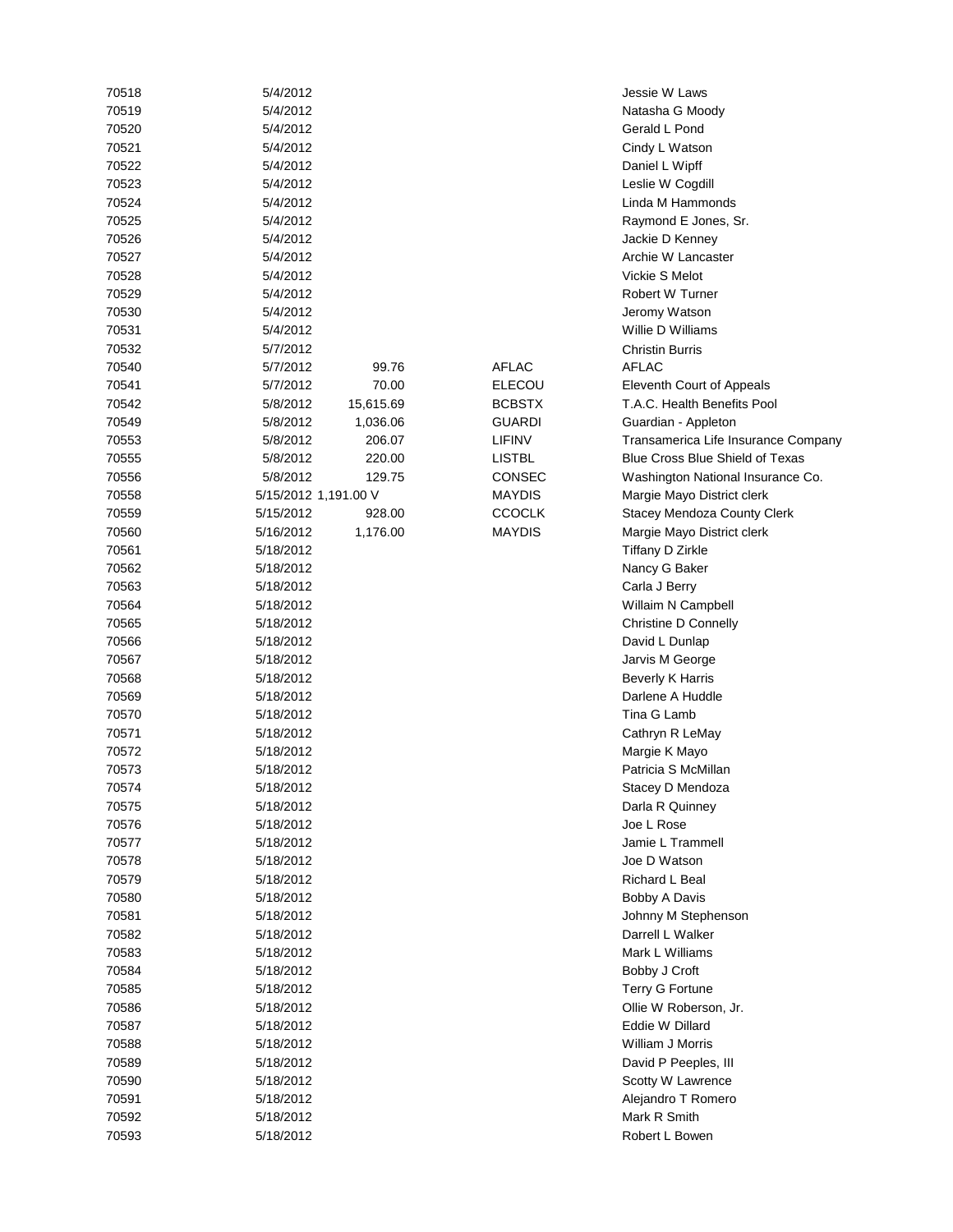| 70594 | 5/18/2012 |          |               | Mackie J Walters                     |
|-------|-----------|----------|---------------|--------------------------------------|
| 70599 | 5/17/2012 |          |               | Connie Y Beloat                      |
| 70600 | 5/17/2012 |          |               | Leslie W Cogdill                     |
| 70601 | 5/17/2012 |          |               | Linda M Hammonds                     |
| 70602 | 5/17/2012 |          |               | Raymond E Jones, Sr.                 |
| 70603 | 5/17/2012 |          |               | Jackie D Kenney                      |
| 70604 | 5/17/2012 |          |               | Archie W Lancaster                   |
| 70605 | 5/17/2012 |          |               | Jessie W Laws                        |
| 70606 | 5/17/2012 |          |               | Vickie S Melot                       |
| 70607 | 5/17/2012 |          |               | Natasha G Moody                      |
| 70608 | 5/17/2012 |          |               | Gerald L Pond                        |
| 70609 | 5/17/2012 |          |               | Robert W Turner                      |
| 70610 | 5/17/2012 |          |               | Cindy L Watson                       |
| 70611 | 5/17/2012 |          |               | Jeromy Watson                        |
| 70612 | 5/17/2012 |          |               | Willie D Williams                    |
| 70613 | 5/17/2012 |          |               | Daniel L Wipff                       |
| 70617 | 5/25/2012 | 98.00    | <b>CHIWEL</b> | Coleman County Child Welfare         |
| 70618 | 5/25/2012 | 28.00    | ZZMISC        | <b>Gregory Percival</b>              |
| 70619 | 5/25/2012 | 28.00    | <b>ZZMISC</b> | Gary A. Castleberry                  |
| 70620 | 5/25/2012 | 28.00    | ZZMISC        | Jimmy W. Brinson                     |
| 70621 | 5/25/2012 | 28.00    | ZZMISC        | Jim McAnally                         |
| 70622 | 5/25/2012 | 28.00    | <b>ZZMISC</b> | Douglas Mack Watson                  |
| 70623 | 5/25/2012 | 28.00    | <b>ZZMISC</b> | <b>Vicky Reline</b>                  |
| 70624 | 5/25/2012 | 28.00    | <b>ZZMISC</b> | Shirley J. Bethel                    |
| 70625 | 5/30/2012 | 20.47    | OFFDEP        | <b>Office Depot</b>                  |
| 70626 | 5/30/2012 | 275.00   | ALLEVA        | <b>Allicyn Evans</b>                 |
| 70627 | 5/30/2012 | 750.00   | <b>JENCAS</b> | Jenny Henley                         |
| 70628 | 5/30/2012 | 600.00   | <b>DERHAM</b> | Derek Hampton                        |
| 70629 | 5/30/2012 | 68.97    | <b>FEDEX</b>  | FedEx                                |
| 70630 | 5/30/2012 | 199.50   | <b>BLAHIL</b> | <b>Black Hills Ammunition</b>        |
| 70631 | 5/30/2012 | 59.76    | <b>KIROFF</b> | Kirbo's Office Systems               |
| 70632 | 5/30/2012 | 42.40    | STACOF        | <b>Standard Coffee Service</b>       |
| 70633 | 5/30/2012 | 1,870.73 | CARSER        | <b>Card Service Center</b>           |
| 70634 | 5/30/2012 | 1,364.83 | <b>VERSOU</b> | <b>Verizon Southwest</b>             |
| 70635 | 5/30/2012 | 221.49   | <b>ADVOFF</b> | Advantage Office Products LLC        |
| 70636 | 5/30/2012 | 46.00    | <b>WADTUR</b> | <b>Wade Turner</b>                   |
| 70637 | 5/30/2012 | 160.00   | <b>UNIELE</b> | United Elevator Service Inc          |
| 70638 | 5/30/2012 | 120.50   | CARFIR        | Carroll Fire Extinguisher            |
| 70639 | 5/30/2012 | 783.34   | CMCDON        | <b>Charles McDonald</b>              |
| 70640 | 5/30/2012 | 3,000.00 | <b>CHIWEL</b> | Coleman County Child Welfare         |
| 70641 | 5/30/2012 | 7,000.00 | <b>COCOME</b> | <b>Coleman County Medical Center</b> |
| 70642 | 5/30/2012 | 508.65   | <b>JOJONE</b> | Norma Jo Jones                       |
| 70643 | 5/30/2012 | 89.84    | <b>BEAGRA</b> | Bear Graphics, Inc.                  |
| 70644 | 5/30/2012 | 172.70   | <b>TOSFIN</b> | <b>Toshiba Financial Services</b>    |
| 70645 | 5/30/2012 | 400.00   | <b>JEFJOH</b> | Jeff Johnson                         |
| 70646 | 5/30/2012 | 800.00   | BOBLIN        | Bobby Lee Lindsey                    |
| 70647 | 5/30/2012 | 850.00   | <b>ANDJAC</b> | Andrea Jackson                       |
| 70648 | 5/30/2012 | 1,320.00 | <b>PATHOW</b> | Patrick Howard,                      |
| 70649 | 5/30/2012 | 158.21   | <b>REABRO</b> | Reach Broadband                      |
| 70650 | 5/30/2012 | 169.28   | JOEWAT        | Joe D. Watson                        |
| 70651 | 5/30/2012 | 80.00    | LOSTAR        | Lone Star Flags & Golf               |
|       |           |          |               |                                      |
| 70652 | 5/30/2012 | 30.60    | <b>NANCAM</b> | Nance Campbell                       |
| 70653 | 5/30/2012 |          |               | Tammy R McMillan                     |
| 70654 | 5/30/2012 |          |               | Shirley C Sansing                    |
| 70666 | 5/30/2012 | 400.00   | <b>JOHWEE</b> | John Weeks                           |
| 70667 | 5/30/2012 | 300.00   | <b>MENHEA</b> | Mental Health and Retardation        |
| 70668 | 5/30/2012 | 150.00   | <b>CONVAL</b> | Concho Valley Regional Food          |
| 70669 | 5/30/2012 | 500.00   | <b>TAYCOU</b> | Taylor County Juvenile Probation     |